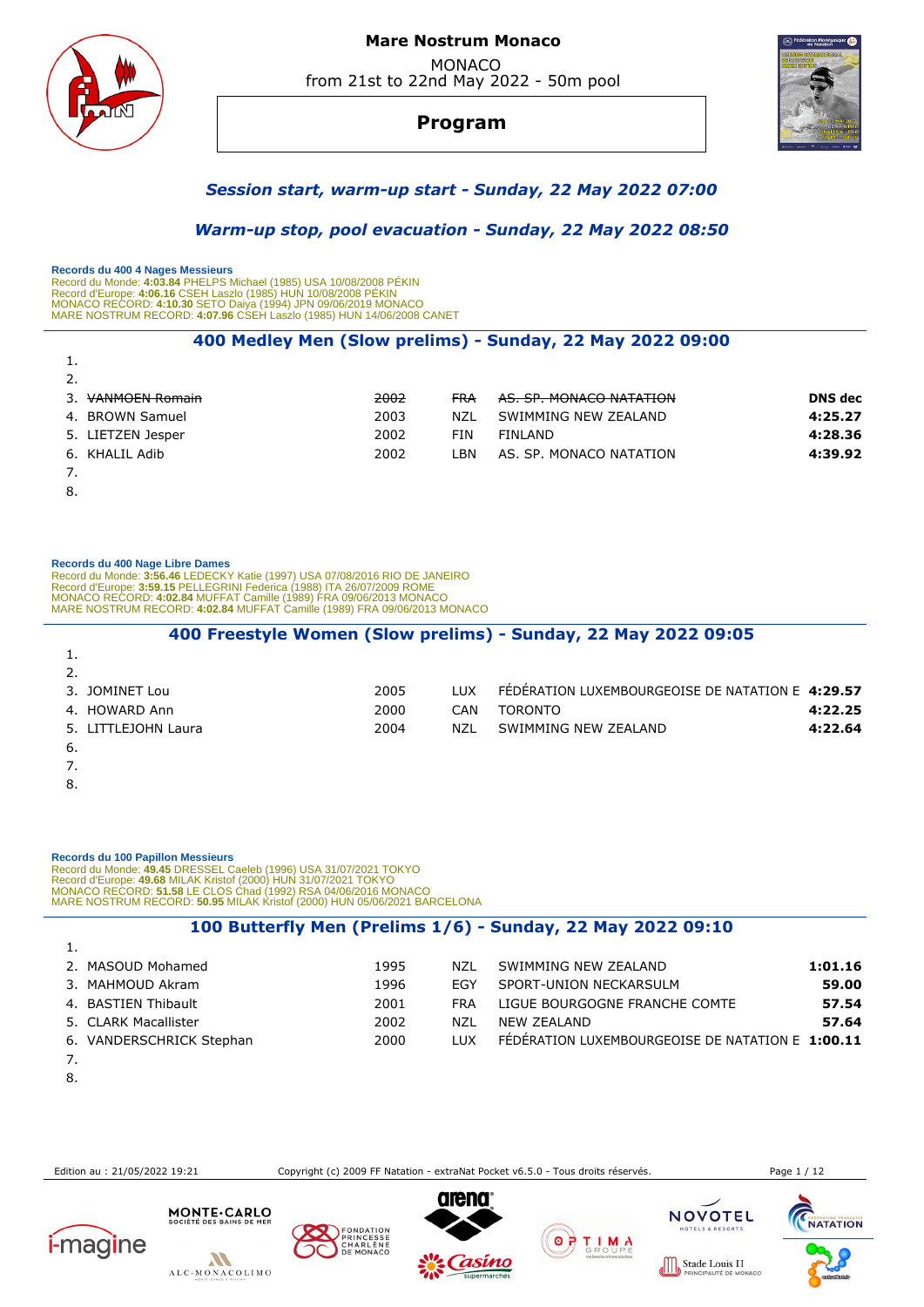MONACO from 21st to 22nd May 2022 - 50m pool





# **Program**

# **100 Butterfly Men (Prelims 2/6) - Sunday, 22 May 2022 09:12**

| 1. LOUIS Matheo          | 2003 | <b>FRA</b> | <b>CERCLE NAGEURS D'ANTIBES</b>          | 56.56 |
|--------------------------|------|------------|------------------------------------------|-------|
| 2. PARRY Joshua          | 2003 | <b>RSA</b> | SOUTH AFRICA                             | 56.31 |
| 3. FRIPPIAT Florian      | 1998 | LUX.       | FÉDÉRATION LUXEMBOURGEOISE DE NATATION E | 55.79 |
| 4. SAVA Michael          | 2002 | CAN        | <b>TORONTO</b>                           | 55.24 |
| 5. TAYLOR Jack           | 2001 | AUS.       | SWIMMING AUSTRALIA                       | 55.37 |
| 6. OSWALD Brendan        | 2002 | CAN        | <b>TORONTO</b>                           | 55.88 |
| 7. BRAUNSCHWEIG Ole      | 1997 | GER        | <b>BERLIN - SGN</b>                      | 56.46 |
| 8. BILAS Stergios-marios | 2001 | <b>GRE</b> | <b>GREECE</b>                            | 56.58 |
|                          |      |            |                                          |       |

### **100 Butterfly Men (Prelims 3/6) - Sunday, 22 May 2022 09:13**

| 2000<br>2. DUTEL Yanis<br>SPORTING CLUB THIONVILLOIS<br><b>FRA</b><br>3. MATOKHNIUK Danylo<br>LIGUE BOURGOGNE FRANCHE COMTE<br>1999<br><b>UKR</b><br>4. LITTLEJOHN Ben<br>2002<br><b>NEW ZEALAND</b><br>N71<br>5. MORAD Khaled<br>1999<br>SPORT-UNION NECKARSULM<br>EGY<br>6. COETZEE Wilrich<br>1997<br>SWIMMING NEW ZEALAND<br>N71<br>7. TOROK Dominik-Mark<br>2002<br>HUNGARIAN SWIMMING FEDERATION<br>HUN | 1. HERNANDEZ GARCIA Alberto | 2003 | <b>FSP</b> | FEDERACIÓ CATALANA DE NATACIÓ | 55.03 |
|---------------------------------------------------------------------------------------------------------------------------------------------------------------------------------------------------------------------------------------------------------------------------------------------------------------------------------------------------------------------------------------------------------------|-----------------------------|------|------------|-------------------------------|-------|
|                                                                                                                                                                                                                                                                                                                                                                                                               |                             |      |            |                               | 54.71 |
|                                                                                                                                                                                                                                                                                                                                                                                                               |                             |      |            |                               | 54.43 |
|                                                                                                                                                                                                                                                                                                                                                                                                               |                             |      |            |                               | 54.31 |
|                                                                                                                                                                                                                                                                                                                                                                                                               |                             |      |            |                               | 54.42 |
|                                                                                                                                                                                                                                                                                                                                                                                                               |                             |      |            |                               | 54.48 |
|                                                                                                                                                                                                                                                                                                                                                                                                               |                             |      |            |                               | 55.00 |
|                                                                                                                                                                                                                                                                                                                                                                                                               | 8. BRUNO Luca               | 2002 | <b>ITA</b> | VO2 NUOTO TORINO              | 55.23 |

# **100 Butterfly Men (Prelims 4/6) - Sunday, 22 May 2022 09:15**

| 1. KESIL Denys      | 2000 | <b>UKR</b> | UKRAINIAN SWIMMING FEDERATION        | 54.02 |
|---------------------|------|------------|--------------------------------------|-------|
| 2. PINNEKER Daniel  | 1999 | <b>GER</b> | SPORT-UNION NECKARSULM               | 52.96 |
| 3. CROENEN Louis    | 1994 | BEL        | <b>VLAAMSE ZWEMFEDERATIE</b>         | 52.00 |
| 4. SZABO Szebastian | 1996 | HUN        | HUNGARIAN SWIMMING FEDERATION        | 51.30 |
| 5. BUCHER Simon     | 2000 | <b>AUT</b> | AUSTRIA                              | 51.80 |
| 6. KLENZ Ramon      | 1998 | <b>GFR</b> | SPORT-UNION NECKARSULM               | 52.65 |
| 7. HO Ian-Yentou    | 1997 | HKG        | HONG KONG CHINA SWIMMING ASSOCIATION | 53.72 |
| 8. SALCZER Ladislas | 2000 | FRA        | AS. SP. MONACO NATATION              | 54.29 |

# **100 Butterfly Men (Prelims 5/6) - Sunday, 22 May 2022 09:16**

| 1. RIVIÈRE Clément       | 2003 | <b>FRA</b> | LIGUE BOURGOGNE FRANCHE COMTE       | 54.00 |
|--------------------------|------|------------|-------------------------------------|-------|
| 2. DE DEUS Leonardo      | 1991 | <b>BRA</b> | BRAZILIAN SWIMMING FEDERATION       | 52.89 |
| 3. SEFL Jan              | 1990 | CZE.       | <b>CZECH NATIONAL SWIMMING TEAM</b> | 51.89 |
| 4. ANDREW Michael        | 1999 | USA        | USA - MA SWIM ACADEMY               | 50.88 |
| 5. KORSTANJE Nyls        | 1999 | <b>NED</b> | ROYAL DUTCH SWIMMING FEDERATION     | 51.54 |
| 6. DESPLANCHES Jeremy    | 1994 | <b>SUI</b> | SWISS AQUATICS SWIMMING             | 52.28 |
| 7. O'CONNOR Lochlainn    | 2000 | NZL        | SWIMMING NEW ZEALAND                | 53.63 |
| 8. KOUGKOULOS Anastasios | 2003 | <b>GRE</b> | <b>GREECE</b>                       | 54.15 |

Edition au : 21/05/2022 19:21 Copyright (c) 2009 FF Natation - extraNat Pocket v6.5.0 - Tous droits réservés. Page 2 / 12













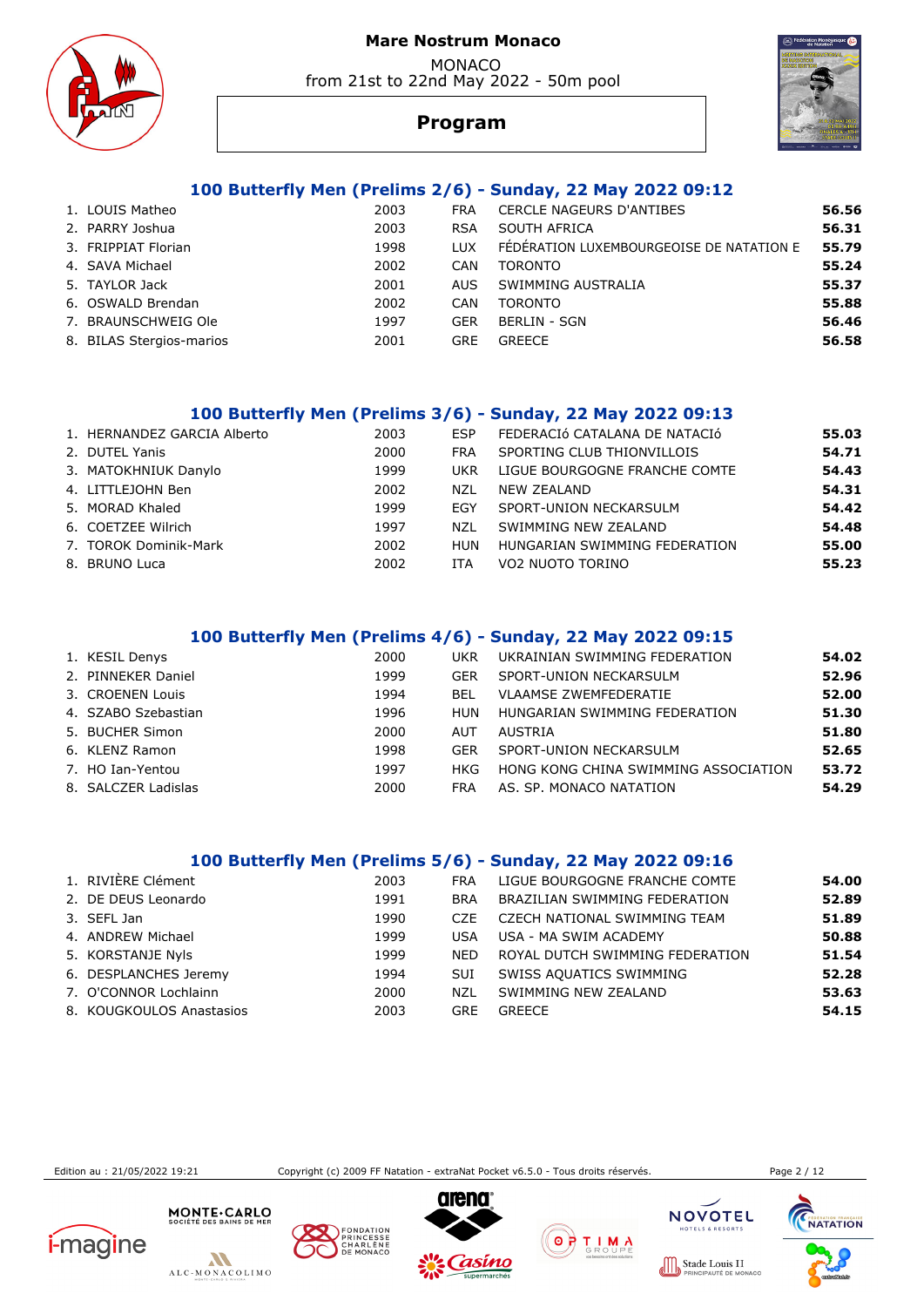MONACO from 21st to 22nd May 2022 - 50m pool





# **Program**

# **100 Butterfly Men (Prelims 6/6) - Sunday, 22 May 2022 09:17**

| 1. TAYLAN Noyan     | 2002 | <b>FRA</b> | <b>CLAMART NATATION 92</b>  | 53.74 |
|---------------------|------|------------|-----------------------------|-------|
| 2. RIHOUX Charles   | 1998 | <b>FRA</b> | OLYMPIC NICE NATATION       | 52.75 |
| 3. LE CLOS Chad     | 1992 | <b>RSA</b> | CHAD LE CLOS - SOUTH AFRICA | 51.88 |
| 4. PONTI Noe        | 2001 | SUI        | SWISS AQUATICS SWIMMING     | 50.74 |
| 5. STEWART Coleman  | 1998 | <b>USA</b> | USA - WOLFPACK ELITE        | 51.54 |
| 6. SATES Matthew    | 2003 | <b>RSA</b> | SOUTH AFRICA                | 52.06 |
| 7. VERHOEVEN Thomas | 1997 | <b>NED</b> | ALBION                      | 53.16 |
| 8. PLEWINSKI Sam    | 2001 | <b>FRA</b> | CERCLE NAGEURS D'ANTIBES    | 54.07 |
|                     |      |            |                             |       |

#### **Records du 200 Papillon Dames**

Record du Monde: **2:01.81** LIU Zige (1989) CHN 21/10/2009 JINAN<br>Record d'Europe: 2**:04.27 HOSSZU Katinka (1989) HUN 29/07/2009 ROME<br>MONACO RECORD: <b>2:06.70 H**ASEGAWA Suzuka (2000) JPN 11/06/2017 MONACO<br>MARE NOSTRUM RECORD:

|    |                      |      |            | 200 Butterfly Women (Prelims 1/2) - Sunday, 22 May 2022 09:19 |         |
|----|----------------------|------|------------|---------------------------------------------------------------|---------|
|    | 1. METAILLER Marion  | 2004 | <b>FRA</b> | PAYS D'AIX NATATION                                           | 2:23.38 |
|    | 2. MARCOLI Sharon    | 2001 | <b>SUI</b> | SWISS AQUATICS TRAINING BASE                                  | 2:15.70 |
|    | 3. LAHTINEN Laura    | 2003 | <b>FIN</b> | FINLAND                                                       | 2:11.56 |
|    | 4. JAKABOS Zsuzsanna | 1989 | <b>HUN</b> | HUNGARIAN SWIMMING FEDERATION                                 | 2:09.50 |
|    | 5. NYIRADI Reka      | 2004 | HUN        | HUNGARIAN SWIMMING FEDERATION                                 | 2:10.64 |
|    | 6. COTTIER Camille   | 2003 | <b>FRA</b> | <b>CERCLE NAGEURS D'ANTIBES</b>                               | 2:15.16 |
|    | 7. GELFMANN Soizic   | 2001 | <b>FRA</b> | <b>CERCLE NAGEURS D'ANTIBES</b>                               | 2:17.93 |
| 8. |                      |      |            |                                                               |         |

## **200 Butterfly Women (Prelims 2/2) - Sunday, 22 May 2022 09:22**

| 2:18.00                                      |
|----------------------------------------------|
| 2:15.58<br>ROYAL SPANISH SWIMMING FEDERATION |
| 2:11.25                                      |
| 2:09.40                                      |
| HUNGARIAN SWIMMING FEDERATION<br>2:09.68     |
| 2:13.05                                      |
| 2:17.81                                      |
|                                              |

8.

Edition au : 21/05/2022 19:21 Copyright (c) 2009 FF Natation - extraNat Pocket v6.5.0 - Tous droits réservés. Page 3 / 12













**ILS 11**<br>DE MONACC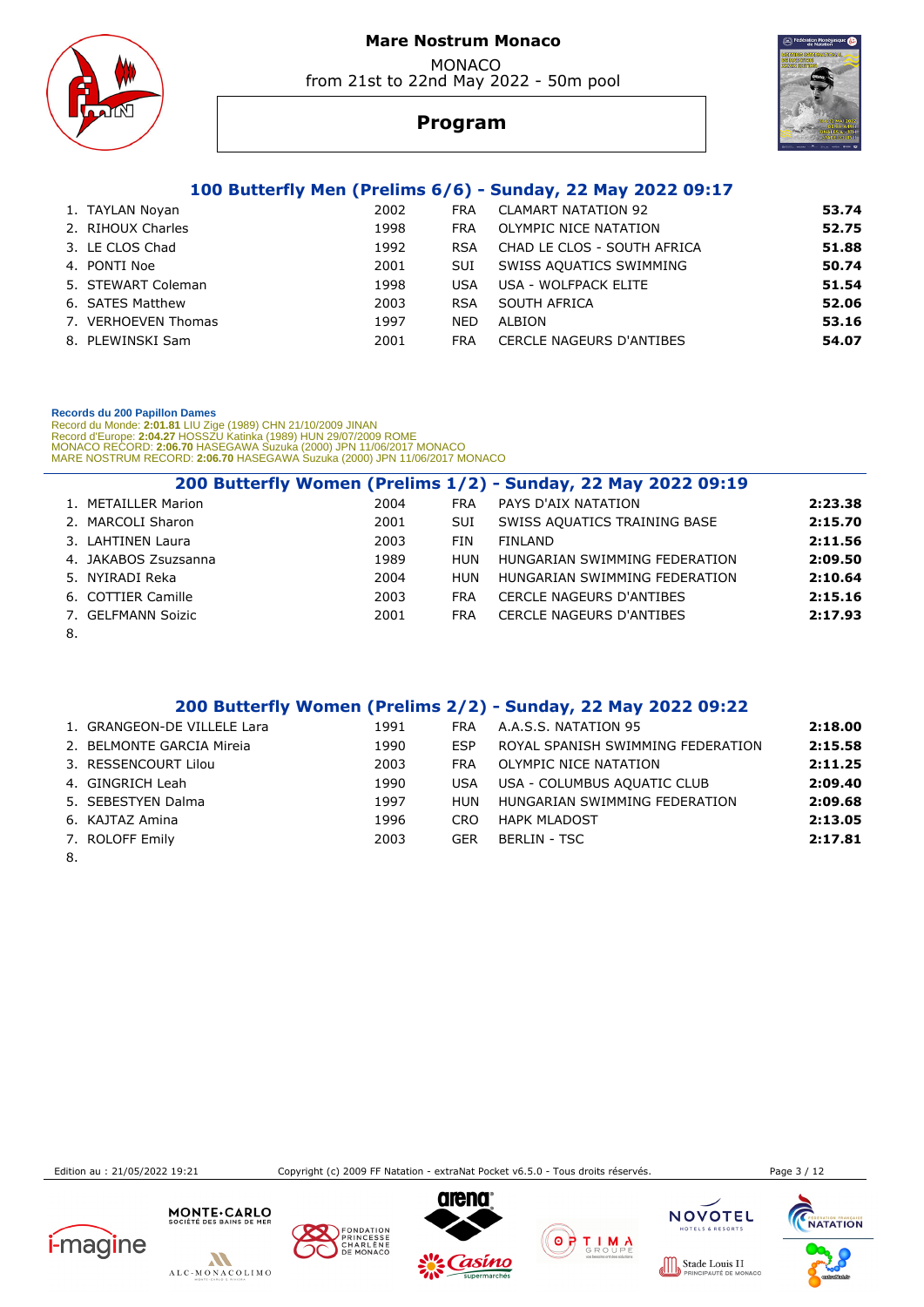

**Program**



 **Records du 200 Dos Messieurs** 

Record du Monde: 1**:51.92** PEIRSOL Aaron (1983) USA 31/07/2009 ROME<br>Record d'Europe: 1**:53.36** RYLOV Evgeny (1996) RUS 08/08/2018 GLASGOW<br>MONACO RECORD: 1**:54.34** IRIE Ryosuke (1990) JPN 12/06/2011 MONACO<br>MARE NOSTRUM RECO

|        |                       |      |            | 200 Backstroke Men (Prelims 1/3) - Sunday, 22 May 2022 09:24 |                |
|--------|-----------------------|------|------------|--------------------------------------------------------------|----------------|
|        | 1. ACIN Nikola        | 1999 | <b>SRB</b> | SERBIAN SWIMMING FEDERATION                                  | 2:17.41        |
|        | 2. BOLLIN Thierry     | 2000 | <b>SUI</b> | SWISS AQUATICS TRAINING BASE                                 | 2:05.29        |
|        | 3. SALCZER Ladislas   | 2000 | <b>FRA</b> | AS. SP. MONACO NATATION                                      | 2:01.81        |
|        | 4. COETZE Pieter      | 2004 | <b>RSA</b> | SOUTH AFRICA                                                 | 1:56.91        |
|        | 5. BRUN Christophe    | 1998 | <b>FRA</b> | <b>CERCLE NAGEURS D'ANTIBES</b>                              | 1:59.10        |
|        | 6. NATARAJ Srihari    | 2001 | IND        | SWIMMING FEDERATION OF INDIA                                 | 2:03.27        |
|        | <b>VANMOEN Romain</b> | 2002 | <b>FRA</b> | AS. SP. MONACO NATATION                                      | <b>DNS</b> dec |
| $\sim$ |                       |      |            |                                                              |                |

8.

 **200 Backstroke Men (Prelims 2/3) - Sunday, 22 May 2022 09:27** 

|    | 1. HELDE Kaspar      | 2002 | <b>EST</b> | SPORT-UNION NECKARSULM                | 2:11.50 |
|----|----------------------|------|------------|---------------------------------------|---------|
|    | 2. BUCK Carter       | 2003 | CAN        | <b>TORONTO</b>                        | 2:05.03 |
|    | 3. NAUMENKO Vadym    | 2003 | <b>UKR</b> | UKRAINIAN SWIMMING FEDERATION         | 2:00.30 |
|    | 4. MITYUKOV Roman    | 2000 | SUI        | SWISS AQUATICS SWIMMING               | 1:56.33 |
|    | 5. STEWART Samuel    | 1997 | <b>USA</b> | <b>USA SWIMMING</b>                   | 1:58.97 |
|    | 6. PFEIFFER Benjamin | 2003 | SUI        | A-CLUB SWIMMING TEAM SAVOSA CAPRIASCA | 2:03.14 |
|    | 7. LIETZEN Jesper    | 2002 | FIN        | FINLAND                               | 2:06.16 |
| 8. |                      |      |            |                                       |         |

## **200 Backstroke Men (Prelims 3/3) - Sunday, 22 May 2022 09:30**

| 1. DUCKHAM Michael      | 2002 | <b>RSA</b> | SOUTH AFRICA                  | 2:07.42 |
|-------------------------|------|------------|-------------------------------|---------|
| 2. SANTOS MARTIN Adrian | 2002 | <b>FSP</b> | FEDERACIÓ CATALANA DE NATACIÓ | 2:03.38 |
| 3. CHOUCHAOUI Mathys    | 2003 | <b>FRA</b> | CERCLE NAUTIQUE CHALONNAIS    | 2:00.23 |
| 4. NDOYE-BROUARD Yohann | 2000 | <b>FRA</b> | LES DAUPHINS D'ANNECY         | 1:56.10 |
| 5. FOLLOWS Kane         | 1997 | NZL        | SWIMMING NEW ZEALAND          | 1:58.80 |
| 6. DELL Zac             | 2001 | NZL        | SWIMMING NEW ZEALAND          | 2:01.98 |
| 7. MORLEY Cooper        | 2003 | NZL        | NEW ZEALAND                   | 2:05.29 |
|                         |      |            |                               |         |

8.

Edition au : 21/05/2022 19:21 Copyright (c) 2009 FF Natation - extraNat Pocket v6.5.0 - Tous droits réservés. Page 4 / 12

**ILS 11**<br>DE MONACC











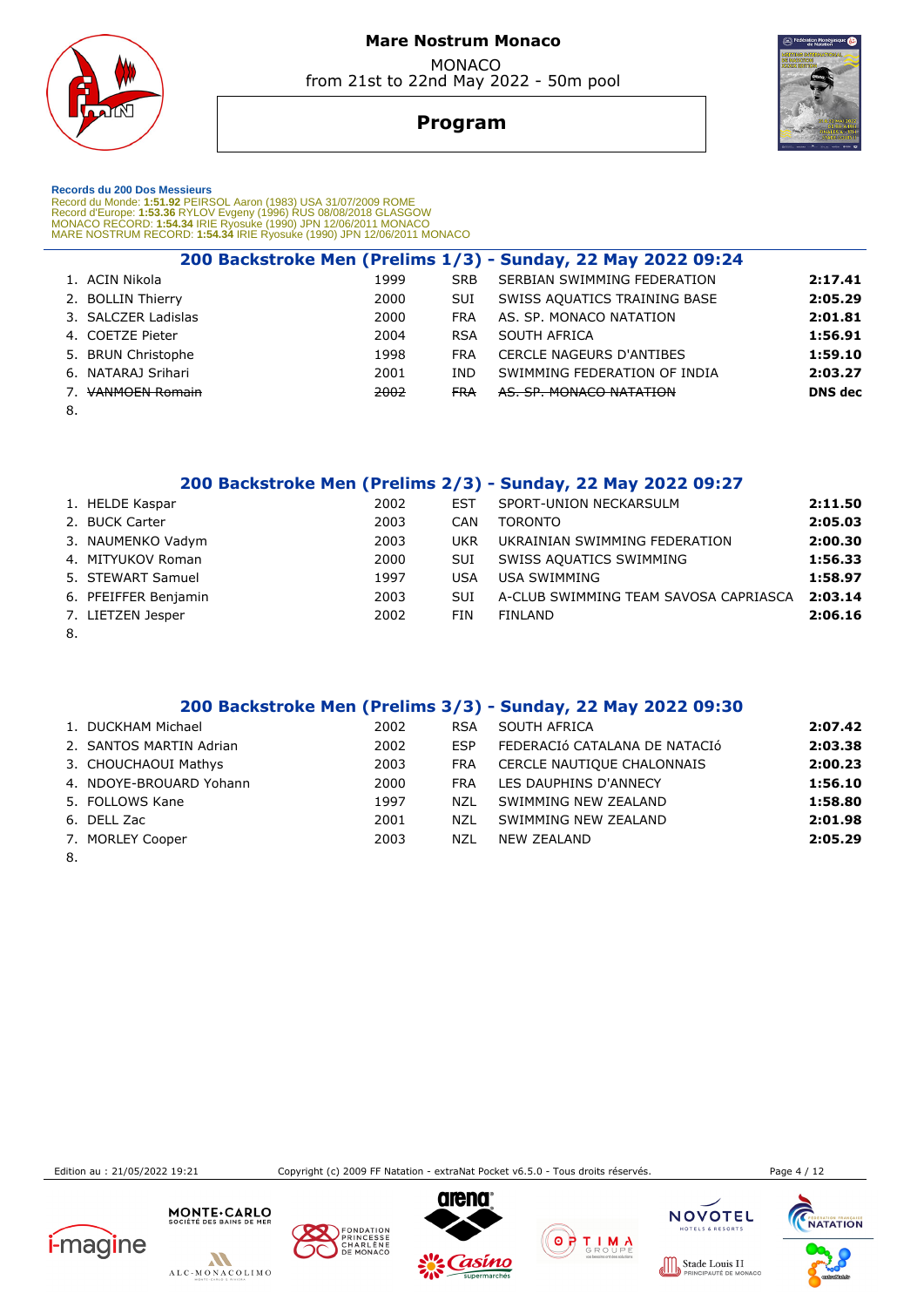

 MONACO from 21st to 22nd May 2022 - 50m pool



# **Program**

#### **Records du 100 Dos Dames**

Record du Monde: 57.45 MCKEOWN Kaylee (2001) AUS 13/06/2021 ADELAIDE<br>Record d'Europe: 58.08 DAWSON Kathleen (1997) GBR 23/05/2021 BUDAPEST<br>MONACO RECORD: 59.23 SEEBOHM Emily (1993) AUS 11/06/2017 MONACO<br>MARE NOSTRUM RECORD

### **100 Backstroke Women (Prelims 1/4) - Sunday, 22 May 2022 09:33**

| 3. PICARD Lorine             | 2002 | <b>FRA</b> | LIGUE BOURGOGNE FRANCHE COMTE | 1:06.40 |
|------------------------------|------|------------|-------------------------------|---------|
| 4. CERMELLI DAVEGNA Carolina | 2001 | PAN        | EQUIPO BELDAGANS PLUS         | 1:04.51 |
| 5. VIACAVA Giulia            | 2006 | ITA.       | AS. SP. MONACO NATATION       | 1:04.76 |
|                              |      |            |                               |         |

6.

1.

- 7.
- 8.

 **100 Backstroke Women (Prelims 2/4) - Sunday, 22 May 2022 09:34** 

| 1. CHETANA BASKAR Suvana   | 2003 | IND.       | SWIMMING FEDERATION OF INDIA  | 1:03.88        |
|----------------------------|------|------------|-------------------------------|----------------|
| 2. UPANNE Lotta            | 1998 | FIN        | <b>FINLAND</b>                | 1:02.64        |
| 3. KARY Raili              | 2002 | CAN        | <b>TORONTO</b>                | 1:01.71        |
| 4. WILM Ingrid             | 1998 | <b>CAN</b> | CASCADE SWIM CLUB             | 59.75          |
| 5. KUBOVA Simona           | 1991 | CZE        | CZECH NATIONAL SWIMMING TEAM  | 1:00.43        |
| 6. PRADELL CARRASCO Mireia | 1995 | <b>FSP</b> | FEDERACIÓ CATALANA DE NATACIÓ | 1:02.09        |
| 7. DRAKOPOULOS Milla       | 2006 | <b>RSA</b> | SOUTH AFRICA                  | 1:03.76        |
| 8. PAMMER Cornelia         | 2000 | <b>AUT</b> | <b>AUSTRIA</b>                | <b>DNS</b> dec |
|                            |      |            |                               |                |

### **100 Backstroke Women (Prelims 3/4) - Sunday, 22 May 2022 09:36**

| 1. CANDELON Louna           | 2004 | <b>FRA</b> | CANET 66 NATATION             | 1:03.79   |
|-----------------------------|------|------------|-------------------------------|-----------|
| 2. MEDER Rebecca            | 2002 | <b>RSA</b> | SOUTH AFRICA                  | 1:02.55   |
| 3. OUWEHAND Vanessa-Hazel   | 1999 | NZL        | SWIMMING NEW ZEALAND          | 1:01.35   |
| 4. TEREBO Emma              | 1998 | <b>FRA</b> | AMIENS METROPOLE NATATION     | 59.64     |
| 5. KOST Nina                | 1995 | SUI        | SWISS AQUATICS SWIMMING       | <b>NT</b> |
| 6. ESPINOSA PATILLA Claudia | 2003 | <b>FSP</b> | FEDERACIÓ CATALANA DE NATACIÓ | 1:02.08   |
| 7. BATTI Sara               | 1996 | <b>ITA</b> | <b>VIRTUS BUONCONVENTO</b>    | 1:03.71   |
| 8. GODWIN Emma              | 1997 | NZL        | SWIMMING NEW ZEALAND          | 1:04.08   |
|                             |      |            |                               |           |

### **100 Backstroke Women (Prelims 4/4) - Sunday, 22 May 2022 09:37**

| 1. PATEL Maana              | 2000 | IND        | SWIMMING FEDERATION OF INDIA    | 1:03.77        |
|-----------------------------|------|------------|---------------------------------|----------------|
| 2. MENSING Jenny            | 1986 | <b>GER</b> | SCHWIMM CLUB WIESBADEN          | 1:02.35        |
| 3. MAHIEU Pauline           | 1999 | <b>FRA</b> | CANET 66 NATATION               | 1:00.67        |
| 4. DE WAARD Maaike          | 1996 | <b>NED</b> | ROYAL DUTCH SWIMMING FEDERATION | 59.62          |
| 5. <del>JALLOW Mimosa</del> | 4994 | <b>FIN</b> | <b>FINLAND</b>                  | <b>DNS</b> dec |
| 6. GOLD Aleksa              | 2000 | EST        | <b>TORONTO</b>                  | 1:01.85        |
| 7. GOBET Malika             | 2004 | <b>SUI</b> | <b>GENEVE NATATION 1885</b>     | 1:03.00        |
| 8. LAUKKANEN Jenna          | 1995 | FIN        | FINLAND                         | 1:03.89        |

Edition au : 21/05/2022 19:21 Copyright (c) 2009 FF Natation - extraNat Pocket v6.5.0 - Tous droits réservés. Page 5 / 12















 $0000$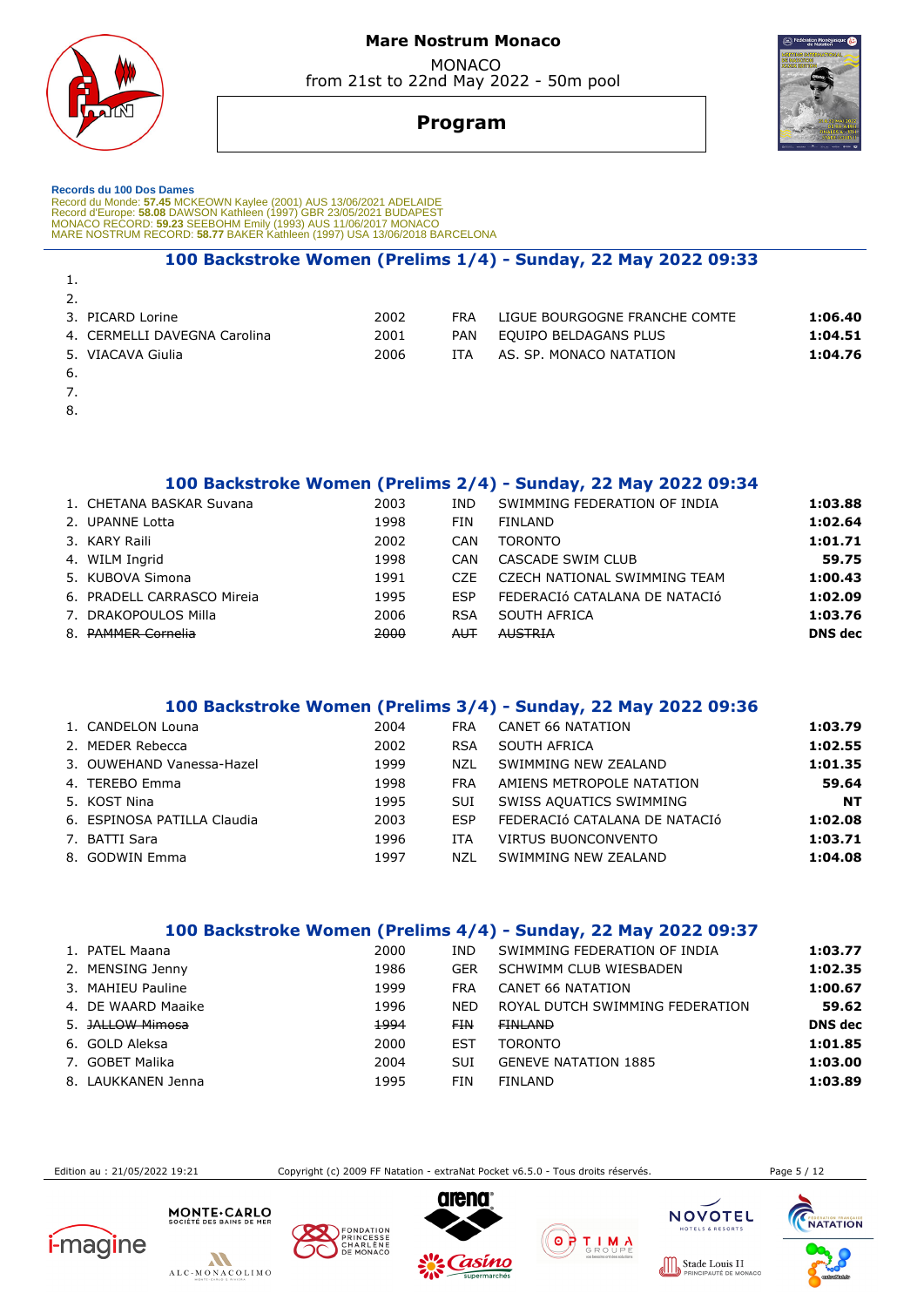



# MONACO from 21st to 22nd May 2022 - 50m pool



# **Program**

 **Records du 100 Brasse Messieurs**  Record du Monde: **56.88** PEATY Adam (1994) GBR 21/07/2019 GWANGJU<br>Record d'Europe: 5**6.88 PEATY Adam (1994) GBR 21/07/2019 GWANGJU<br>MONACO RECORD: 5<b>8.78** KOSEKI Yasuhiro (1992) JPN 17/06/2018 MONACO<br>MARE NOSTRUM RECORD: **5** 

### **100 Breaststroke Men (Prelims 1/4) - Sunday, 22 May 2022 09:39**

| <u>.</u> |                    |      |            |                                                  |         |
|----------|--------------------|------|------------|--------------------------------------------------|---------|
|          | 3. LITTEN Eli      | 2001 | N71        | NFW 7FAI AND                                     | 1:05.57 |
|          | 4. KEMP Finn       | 2005 | <b>TUX</b> | FEDERATION LUXEMBOURGEOISE DE NATATION E 1:04.82 |         |
|          | 5. COETZEE Wilrich | 1997 | N71        | SWIMMING NEW ZEALAND                             | 1:04.91 |
| -6.      |                    |      |            |                                                  |         |

7.

1.

8.

 **100 Breaststroke Men (Prelims 2/4) - Sunday, 22 May 2022 09:40** 

|    | 1. HELMS Blair        | 2002 | NZL        | NEW ZEALAND         | 1:03.84 |
|----|-----------------------|------|------------|---------------------|---------|
|    | 2. GILBERT Joshua     | 2001 | NZL        | <b>NEW ZEALAND</b>  | 1:02.59 |
|    | 3. MONI Luca          | 2000 | ITA        | ASD NUOTO UISP 2003 | 1:01.53 |
|    | 4. MATZERATH Lucas    | 2000 | <b>GER</b> | <b>SG FRANKFURT</b> | 59.31   |
|    | 5. MASTROMATTEO Gabe  | 2002 | CAN        | <b>TORONTO</b>      | 1:00.11 |
|    | 6. AYLWARD Graeme     | 2000 | <b>CAN</b> | <b>TORONTO</b>      | 1:02.04 |
|    | 7. MALACHI Constantin | 1997 | MDA        | LEO LAGRANGE S. B.  | 1:03.60 |
| 8. |                       |      |            |                     |         |

### **100 Breaststroke Men (Prelims 3/4) - Sunday, 22 May 2022 09:42**

| 1. STRUIJF Kingue          | 1994 | <b>NED</b> | SCHWIMM CLUB WIESBADEN        | 1:03.69 |
|----------------------------|------|------------|-------------------------------|---------|
| 2. KOKKO Olli              | 1994 | <b>FIN</b> | FINLAND                       | 1:02.12 |
| 3. CRAWFORD Brenden        | 1996 | <b>RSA</b> | SOUTH AFRICA                  | 1:01.00 |
| 4. ANDREW Michael          | 1999 | <b>USA</b> | USA - MA SWIM ACADEMY         | 58.14   |
| 5. GOMES JUNIOR Joao       | 1986 | <b>BRA</b> | BRAZILIAN SWIMMING FEDERATION | 1:00.01 |
| 6. BENITEZ HERNANDEZ David | 1998 | <b>FSP</b> | FEDERACIÓ CATALANA DE NATACIÓ | 1:02.00 |
| 7. RUEEGG Sinan            | 2000 | <b>SUI</b> | LIMMAT SHARKS ZURICH          | 1:03.51 |
|                            |      |            |                               |         |

8.

# **100 Breaststroke Men (Prelims 4/4) - Sunday, 22 May 2022 09:44**

| 1. MCAVOY Benjamin         | 2003 | <b>SUI</b> | LIMMAT SHARKS ZURICH                 | 1:03.61 |
|----------------------------|------|------------|--------------------------------------|---------|
| 2. CHILLINGWORTH Adam John | 1997 | HKG        | HONG KONG CHINA SWIMMING ASSOCIATION | 1:02.04 |
| 3. DESPLANCHES Jeremy      | 1994 | <b>SUI</b> | SWISS AQUATICS SWIMMING              | 1:00.29 |
| 4. KAMMINGA Arno           | 1995 | <b>NED</b> | ROYAL DUTCH SWIMMING FEDERATION      | 57.80   |
| 5. REITSHAMMER Bernhard    | 1994 | AUT        | AUSTRIA                              | 59.93   |
| 6. CHRAPAVY Filip          | 1999 | CZE.       | CZECH NATIONAL SWIMMING TEAM         | 1:01.80 |
| 7. GIORDANO Lorenzo        | 2005 | <b>ITA</b> | RARI NANTES IMPERIA '57              | 1:03.34 |
| 8. TOROK Dominik-Mark      | 2002 | HUN        | HUNGARIAN SWIMMING FEDERATION        | 1:04.10 |

Edition au : 21/05/2022 19:21 Copyright (c) 2009 FF Natation - extraNat Pocket v6.5.0 - Tous droits réservés. Page 6 / 12











ΘF



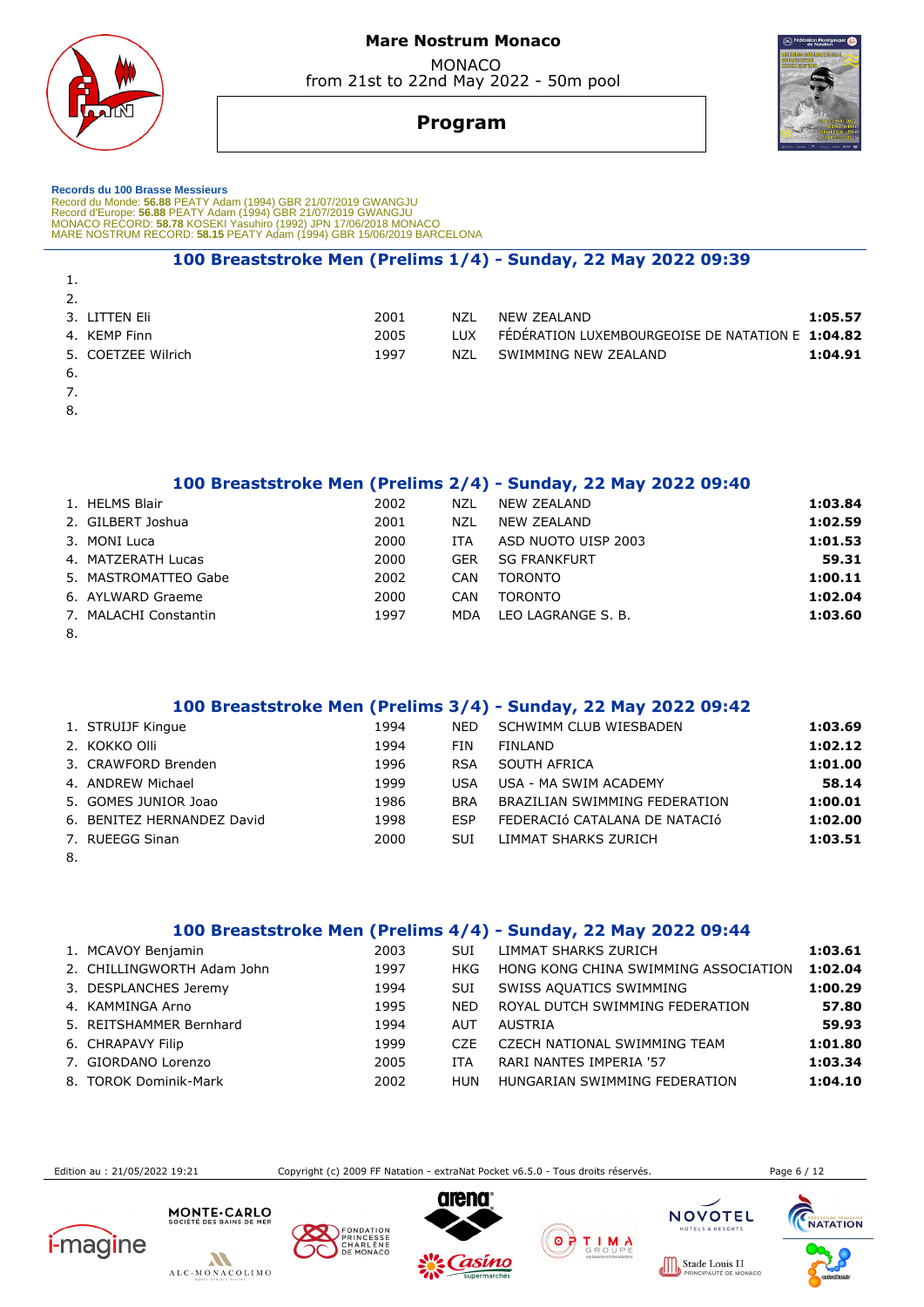

# **Program**

#### **Records du 200 Brasse Dames**

Record du Monde: 2**:18.95** SCHOENMAKER Tatjana (1997) RSA 30/07/2021 TOKYO<br>Record d'Europe: 2**:19.11 PEDERSEN Rikke Moeller (1989) DEN** 01/08/2013 BARCELONE<br>MONACO RECORD: 2**:22.02** PEDERSEN Rikke Moeller (1989) DEN 08/06/

### **200 Breaststroke Women (Prelims 1/3) - Sunday, 22 May 2022 09:45**

| 1.                    |      |            |                                 |         |
|-----------------------|------|------------|---------------------------------|---------|
| 2. TUDO CUBELLS Nadia | 1997 | AND        | SPORT-UNION NECKARSULM          | 2:36.80 |
| 3. RUUSKA Martta      | 2003 | FIN        | FINI AND                        | 2:28.04 |
| 4. HANSSON Sophie     | 1998 | <b>SWF</b> | HELSINGBORG SIMSALLSKAP         | 2:23.82 |
| 5. FISCHER Bente      | 1997 | <b>GER</b> | SPORT-UNION NECKARSULM          | 2:25.77 |
| 6. CHUFFART Claire    | 2004 | <b>FRA</b> | <b>CERCLE NAGEURS D'ANTIBES</b> | 2:33.29 |
| 7. MARIC Lea          | 2007 | <b>FRA</b> | AS. SP. MONACO NATATION         | 2:44.25 |
| $\sim$                |      |            |                                 |         |

8.

### **200 Breaststroke Women (Prelims 2/3) - Sunday, 22 May 2022 09:48**

|        | 2. MCDONALD Abigail     | 2001 | <b>CAN</b> | <b>TORONTO</b>                         | 2:35.38 |
|--------|-------------------------|------|------------|----------------------------------------|---------|
|        | 3. JACOBY Lydia         | 2004 | <b>USA</b> | USA - SEWARD TSUNAMI SWIM CLUB         | 2:26.60 |
|        | 4. VALL MONTERO Jessica | 1988 | <b>FSP</b> | CLUB NATACIO SANT ANDREU               | 2:23.00 |
|        | 5. ANGIOLINI Lisa       | 1995 | ITA        | VIRTUS BUONCONVENTO                    | 2:25.16 |
|        | 6. STAUDINGER Sara      | 1999 | <b>SUI</b> | SCHWIMMCLUB USTER WALLISELLEN          | 2:30.68 |
|        | 7. BROC Justine         | 2001 | <b>FRA</b> | NATATION DE VILLEFRANCHE EN BEAUJOLAIS | 2:44.13 |
| $\sim$ |                         |      |            |                                        |         |

8.

### **200 Breaststroke Women (Prelims 3/3) - Sunday, 22 May 2022 09:52**

| 2. HARRIS Phoebe     | 2001 | N71             | NEW ZEALAND                     | 2:35.10        |
|----------------------|------|-----------------|---------------------------------|----------------|
| 3. TES Schouten      | 2000 | <b>NED</b>      | ROYAL DUTCH SWIMMING FEDERATION | 2:26.13        |
| 4. MAMIE Lisa        | 1998 | SUI             | SWISS AQUATICS SWIMMING         | 2:22.05        |
| 5. MCSHARRY Mona     | 2000 | $_{\text{IRL}}$ | UNIVERSITY OF TENNESSEE         | <b>DNS</b> dec |
| 6. SCHULZE Nele      | 2004 | GER             | <b>BERLIN - SGN</b>             | 2:29.97        |
| 7. ACQUARONA Martina | 2006 | ITA             | RARI NANTES IMPERIA '57         | 2:37.33        |
|                      |      |                 |                                 |                |

8.

Edition au : 21/05/2022 19:21 Copyright (c) 2009 FF Natation - extraNat Pocket v6.5.0 - Tous droits réservés. Page 7 / 12











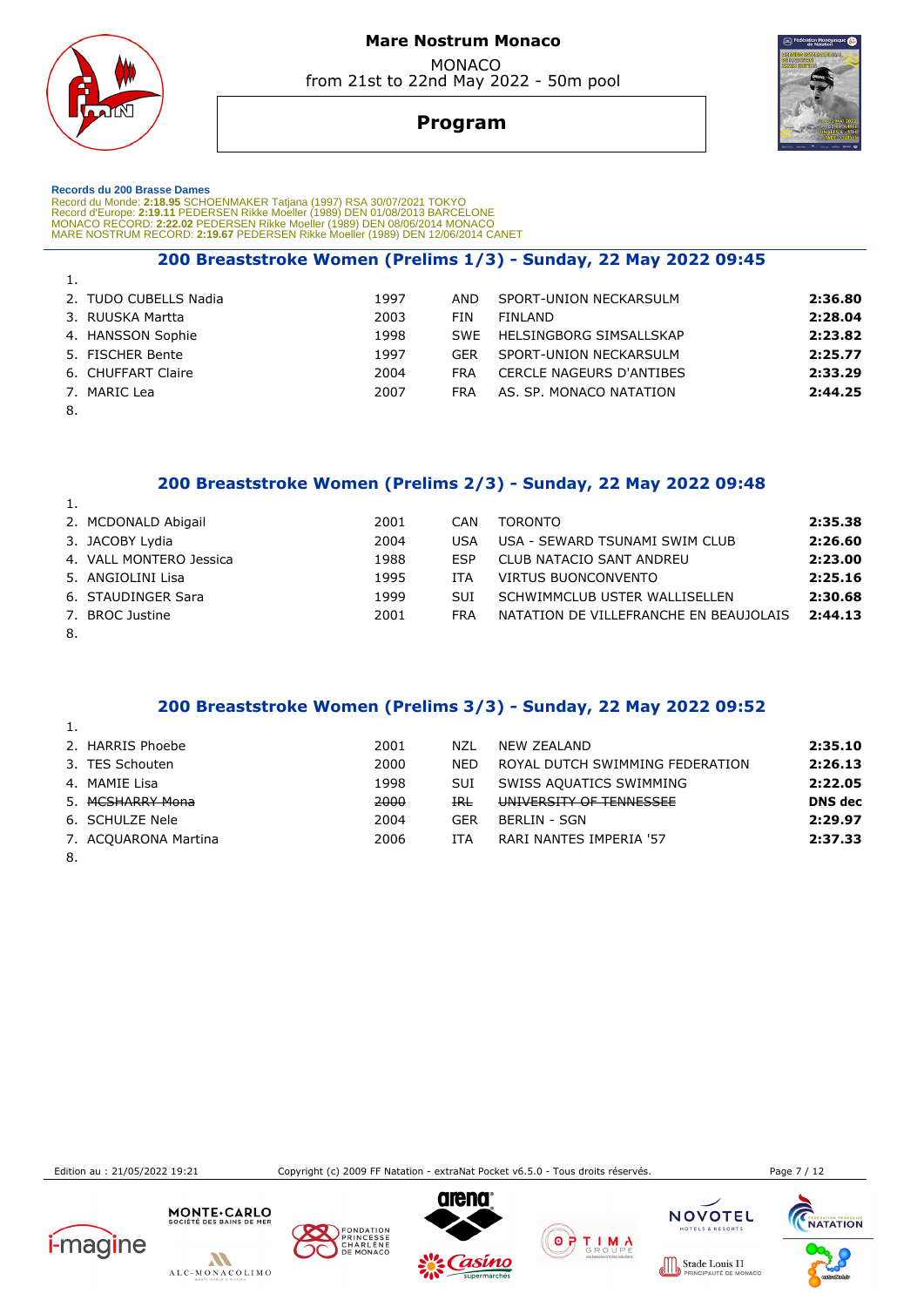

 MONACO from 21st to 22nd May 2022 - 50m pool



# **Program**

 **Records du 200 Nage Libre Messieurs**  Record du Monde: 1**:42.00** BIEDERMANN Paul (1986) GER 28/07/2009 ROME<br>Record d'Europe: 1:**42.00** BIEDERMANN Paul (1986) GER 28/07/2009 ROME<br>MONACO RECORD: 1:**44.48** BIEDERMANN Paul (1986) GER 14/06/2009 MONACO<br>MARE NOSTRUM

## **200 Freestyle Men (Prelims 1/8) - Sunday, 22 May 2022 09:55**

| 1. |                     |      |            |                                   |         |
|----|---------------------|------|------------|-----------------------------------|---------|
| 2. |                     |      |            |                                   |         |
|    | 3. CRASSARD Gabriel | 2008 | <b>FRA</b> | AS. SP. MONACO NATATION           | 2:06.50 |
|    | 4. PETIT Antoine    | 2008 | <b>FRA</b> | AS. SP. MONACO NATATION           | 2:03.00 |
|    | 5. FALOPPA Ethan    | 2005 | MON        | FEDERATION MONEGASQUE DE NATATION | 2:03.08 |
|    | 6. TORRE Joseph     | 2007 | <b>ITA</b> | AS. SP. MONACO NATATION           | 2:07.00 |
|    |                     |      |            |                                   |         |

8.

# **200 Freestyle Men (Prelims 2/8) - Sunday, 22 May 2022 09:57**

| 1. DRUENNE Théo          | 2005 | <b>MON</b> | FEDERATION MONEGASQUE DE NATATION                | 1:58.37 |
|--------------------------|------|------------|--------------------------------------------------|---------|
| 2. VANDERSCHRICK Stephan | 2000 | <b>LUX</b> | FÉDÉRATION LUXEMBOURGEOISE DE NATATION E 1:57.04 |         |
| 3. KHALIL Adib           | 2002 | I BN       | AS. SP. MONACO NATATION                          | 1:55.23 |
| 4. DUCKHAM Michael       | 2002 | <b>RSA</b> | SOUTH AFRICA                                     | 1:54.23 |
| 5. HOUTI Fares           | 2003 | <b>FRA</b> | CANET 66 NATATION                                | 1:54.35 |
| 6. FRIPPIAT Florian      | 1998 | TUX        | FÉDÉRATION LUXEMBOURGEOISE DE NATATION E 1:56.94 |         |
| 7. OUMAILIA Enzo         | 2005 | <b>FRA</b> | AS. SP. MONACO NATATION                          | 1:57.75 |
| 8. LIETZEN Jesper        | 2002 | FIN        | <b>FINLAND</b>                                   | 1:58.40 |

### **200 Freestyle Men (Prelims 3/8) - Sunday, 22 May 2022 10:00**

| 1. RAPEAU Tom      | 2001 | <b>FRA</b> | <b>CERCLE NAGEURS D'ANTIBES</b>                  | 1:53.77 |
|--------------------|------|------------|--------------------------------------------------|---------|
| 2. OSWALD Brendan  | 2002 | CAN        | <b>TORONTO</b>                                   | 1:53.54 |
| 3. KURZ Luis       | 2002 | AUT        | AUSTRIA                                          | 1:53.04 |
| 4. PINNEKER Daniel | 1999 | <b>GER</b> | SPORT-UNION NECKARSULM                           | 1:52.85 |
| 5. BOHUS Richard   | 1993 | HUN        | HUNGARIAN SWIMMING FEDERATION                    | 1:53.00 |
| 6. FABIANI Remi    | 2001 | <b>LUX</b> | FÉDÉRATION LUXEMBOURGEOISE DE NATATION E 1:53.40 |         |
| 7. PERSSON Elias   | 2002 | <b>SWF</b> | MALMO KAPPSWIMMINGS KLUBB                        | 1:53.72 |
| 8. PARRY Joshua    | 2003 | <b>RSA</b> | SOUTH AFRICA                                     | 1:54.03 |
|                    |      |            |                                                  |         |

# **200 Freestyle Men (Prelims 4/8) - Sunday, 22 May 2022 10:02**

| 1. ROUX Guillaume      | 2001 | <b>FRA</b> | CANET 66 NATATION             | 1:52.08 |
|------------------------|------|------------|-------------------------------|---------|
| 2. HELDE Kaspar        | 2002 | <b>EST</b> | SPORT-UNION NECKARSULM        | 1:51.49 |
| 3. GODOLPHIN Bernard   | 1999 | <b>CAN</b> | <b>TORONTO</b>                | 1:51.08 |
| 4. MAHMOUD Akram       | 1996 | EGY        | SPORT-UNION NECKARSULM        | 1:50.98 |
| 5. RAMIA VIVES Guillem | 2002 | <b>ESP</b> | FEDERACIÓ CATALANA DE NATACIÓ | 1:51.03 |
| 6. SYOUD Jaouad        | 1999 | ALG.       | OLYMPIC NICE NATATION         | 1:51.35 |
| 7. LITTLEJOHN Ben      | 2002 | NZL        | <b>NEW ZEALAND</b>            | 1:51.90 |
| 8. TERNER Tamas        | 1999 | SUI        | SCHWIMMCLUB USTER WALLISELLEN | 1:52.38 |

Edition au : 21/05/2022 19:21 Copyright (c) 2009 FF Natation - extraNat Pocket v6.5.0 - Tous droits réservés. Page 8 / 12









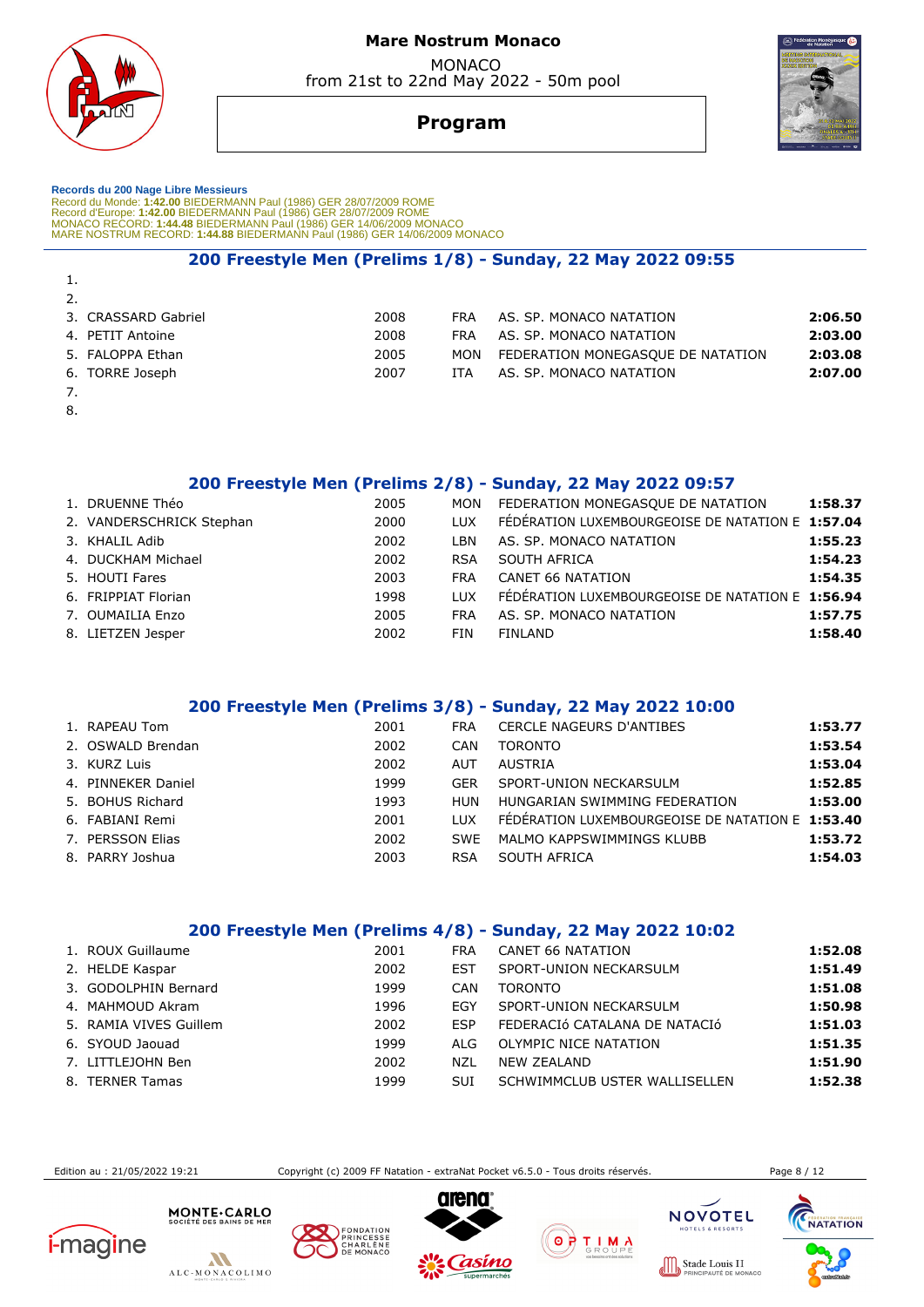MONACO from 21st to 22nd May 2022 - 50m pool





# **Program**

# **200 Freestyle Men (Prelims 5/8) - Sunday, 22 May 2022 10:05**

| 1. MANNES Max           | 1997 | LUX.       | FEDERATION LUXEMBOURGEOISE DE NATATION E 1:50.48 |         |
|-------------------------|------|------------|--------------------------------------------------|---------|
| 2. TOROK Dominik-Mark   | 2002 | HUN        | HUNGARIAN SWIMMING FEDERATION                    | 1:50.20 |
| 3. BOILEAU Roméo        | 2002 | <b>FRA</b> | <b>CERCLE NAGEURS D'ANTIBES</b>                  | 1:50.08 |
| 4. KOS Hubert           | 2003 | <b>HUN</b> | HUNGARIAN SWIMMING FEDERATION                    | 1:49.61 |
| 5. LE CLOS Chad         | 1992 | <b>RSA</b> | CHAD LE CLOS - SOUTH AFRICA                      | 1:50.03 |
| 6. BRANDENBURGER Pit    | 1995 | TUX        | FÉDÉRATION LUXEMBOURGEOISE DE NATATION E 1:50.10 |         |
| 7. TRAMPITSCH Alexander | 1999 | AUT        | AUSTRIA                                          | 1:50.37 |
| 8. CLARK Louis          | 2001 | NZL        | SWIMMING NEW ZEALAND                             | 1:50.79 |
|                         |      |            |                                                  |         |

### **200 Freestyle Men (Prelims 6/8) - Sunday, 22 May 2022 10:07**

| 1. STEWART Samuel      | 1997 | USA        | USA SWIMMING                                     | 1:49.10 |
|------------------------|------|------------|--------------------------------------------------|---------|
| 2. HENVEAUX Lucas      | 2000 | BEL        | FEDERATION FRANCOPHONE BELGE DE NATATION 1:48.30 |         |
| 3. FUCHS Roman         | 1998 | <b>FRA</b> | AMIENS METROPOLE NATATION                        | 1:47.20 |
| 4. ZIRK Kregor         | 1999 | EST        | ESTONIAN SWIMMING FEDERATION                     | 1:46.10 |
| 5. POTHAIN Jordan      | 1994 | <b>FRA</b> | A.A.S.S. NATATION 95                             | 1:46.75 |
| 6. KROON Luc           | 2001 | <b>NFD</b> | ROYAL DUTCH SWIMMING FEDERATION                  | 1:47.85 |
| 7. BRZOSKOWSKI Maarten | 1995 | <b>NED</b> | SCHWIMM CLUB WIESBADEN                           | 1:48.98 |
| 8. JULIA TOUS Ferran   | 2000 | <b>FSP</b> | FEDERACIÓ CATALANA DE NATACIÓ                    | 1:49.57 |
|                        |      |            |                                                  |         |

# **200 Freestyle Men (Prelims 7/8) - Sunday, 22 May 2022 10:09**

| 1. TAYLAN Noyan        | 2002 | <b>FRA</b> | <b>CLAMART NATATION 92</b>      | 1:49.08 |
|------------------------|------|------------|---------------------------------|---------|
| 2. PIJNENBURG Stan     | 1996 | <b>NED</b> | ROYAL DUTCH SWIMMING FEDERATION | 1:48.06 |
| 3. LIESS Nils          | 1996 | SUI        | <b>GENEVE NATATION 1885</b>     | 1:47.16 |
| 4. DJAKOVIC Antonio    | 2002 | SUI        | SWISS AQUATICS SWIMMING         | 1:45.77 |
| 5. NEMETH Nandor       | 1999 | <b>HUN</b> | HUNGARIAN SWIMMING FEDERATION   | 1:46.15 |
| 6. MUHLLEITNER Henning | 1997 | GER        | SPORT-UNION NECKARSULM          | 1:47.77 |
| 7. GRAY Cameron        | 2003 | NZL        | SWIMMING NEW ZEALAND            | 1:48.94 |
| 8. HASSAN Mohamed Samy | 1997 | EGY        | EGYPTIAN SWIMMING FEDERATION    | 1:49.45 |

## **200 Freestyle Men (Prelims 8/8) - Sunday, 22 May 2022 10:12**

| 1. GROUSSET Maxime   | 1999 | <b>FRA</b> | C.S. CLICHY 92                | 1:49.05 |
|----------------------|------|------------|-------------------------------|---------|
| 2. CORREIA Breno     | 1999 | <b>BRA</b> | BRAZILIAN SWIMMING FEDERATION | 1:47.95 |
| 3. SALVAN Hadrien    | 1997 | <b>FRA</b> | STADE DE VANVES               | 1:46.76 |
| 4. SCHEFFER Fernando | 1998 | <b>BRA</b> | BRAZILIAN SWIMMING FEDERATION | 1:44.66 |
| 5. SATES Matthew     | 2003 | <b>RSA</b> | SOUTH AFRICA                  | 1:46.15 |
| 6. CROENEN Louis     | 1994 | BEL        | <b>VLAAMSE ZWEMFEDERATIE</b>  | 1:47.53 |
| 7. SCHMID Aleksi     | 1996 | SUI        | SWISS AQUATICS TRAINING BASE  | 1:48.92 |
| 8. LITCHFIELD Max    | 1995 | GBR        | DEARNE VALLEY SWIM CLUB       | 1:49.30 |

Edition au : 21/05/2022 19:21 Copyright (c) 2009 FF Natation - extraNat Pocket v6.5.0 - Tous droits réservés. Page 9 / 12







MONTE CARLO









**CHARLES HANGAIST** 

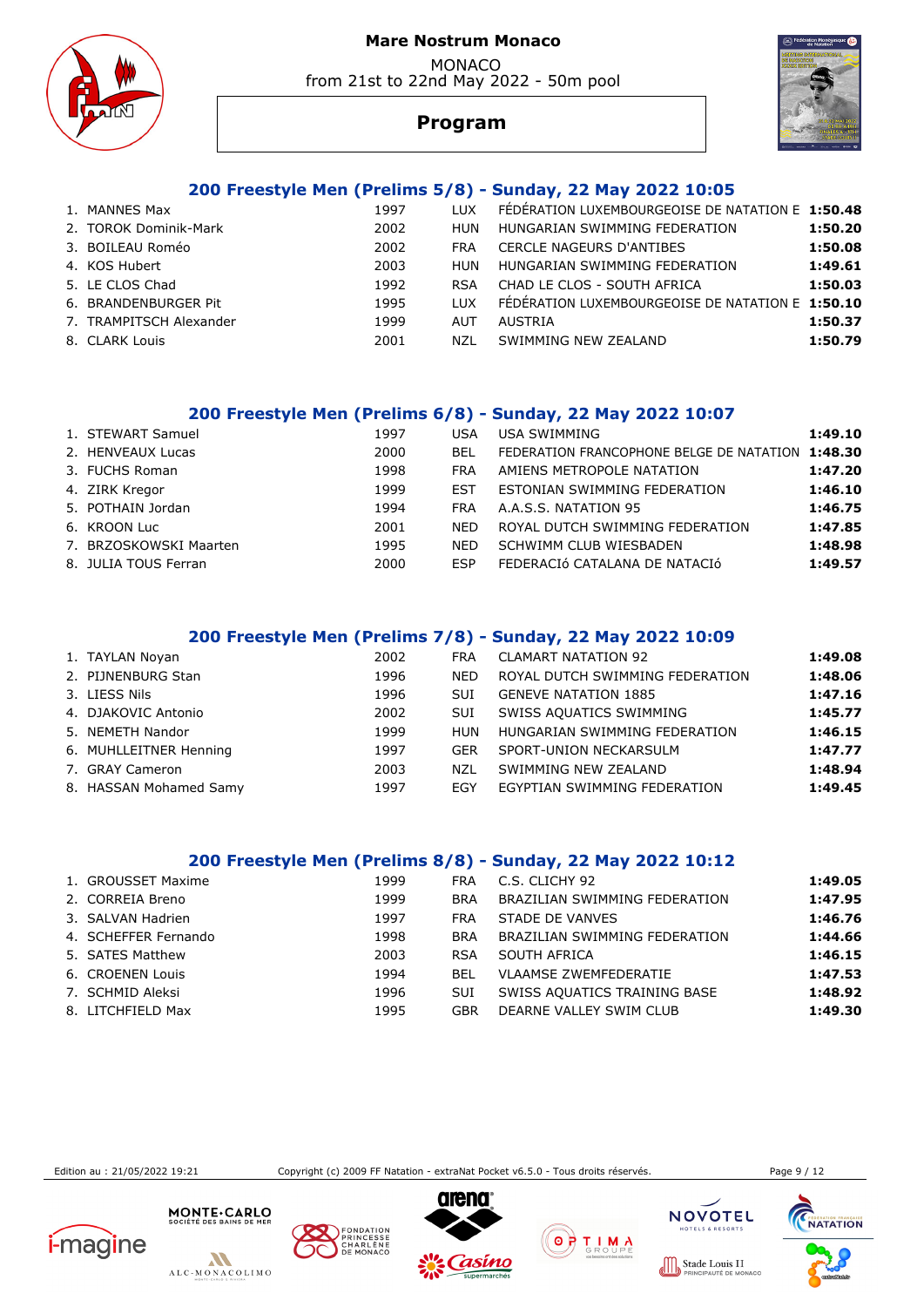



# MONACO from 21st to 22nd May 2022 - 50m pool



# **Program**

 **Records du 100 Nage Libre Dames**  Record du Monde: 51.71 SJOSTROM Sarah (1993) SWE 23/07/2017 BUDAPEST<br>Record d'Europe: 51.71 SJOSTROM Sarah (1993) SWE 23/07/2017 BUDAPEST<br>MONACO RECORD: 52.60 SJOSTROM Sarah (1993) SWE 11/06/2017 MONACO<br>MARE NOSTRUM RECORD

## **100 Freestyle Women (Prelims 1/5) - Sunday, 22 May 2022 10:14**

| 2.                       |      |     |                               |       |
|--------------------------|------|-----|-------------------------------|-------|
| 3. REDIN PAGALDAY Maider | 2000 | ESP | CLUB NATACION EASO            | 58.62 |
| 4. NORMAN Gemma          | 2003 | CAN | <b>TORONTO</b>                | 58.45 |
| 5. PICARD Lorine         | 2002 | FRA | LIGUE BOURGOGNE FRANCHE COMTE | 58.55 |
| -6.                      |      |     |                               |       |

7.

1.

8.

 **100 Freestyle Women (Prelims 2/5) - Sunday, 22 May 2022 10:15**<br> **2006 RSA SOUTH AFRICA** 1. DRAKOPOULOS Milla 2006 RSA SOUTH AFRICA **58.31**

|    | I. DRANUPUULUJ MIII 1   | zuuu | <b>RCA</b> | <b>SUUTH AFRICA</b>                      | 30.31 |
|----|-------------------------|------|------------|------------------------------------------|-------|
|    | 2. BOETSCHI Fabiana     | 2000 | <b>SUI</b> | SCHWIMMCLUB USTER WALLISELLEN            | 57.49 |
|    | 3. SASSEVILLE Genevieve | 2003 | CAN        | WHITBY SWIMMING                          | 57.31 |
|    | 4. OLIVIER Monique      | 1998 | TUX        | FÉDÉRATION LUXEMBOURGEOISE DE NATATION E | 57.29 |
|    | 5. ANGIOLINI Lisa       | 1995 | <b>ITA</b> | VIRTUS BUONCONVENTO                      | 57.30 |
|    | 6. HERRERO LAZARO Alba  | 2002 | <b>FSP</b> | ROYAL SPANISH SWIMMING FEDERATION        | 57.35 |
|    | 7. CROSBIE Aimee        | 2004 | NZL        | SWIMMING NEW ZEALAND                     | 57.78 |
| 8. |                         |      |            |                                          |       |

# **100 Freestyle Women (Prelims 3/5) - Sunday, 22 May 2022 10:17**

| 1. URBANIAK Anastasia | 2000 | <b>FRA</b> | LIGUE BOURGOGNE FRANCHE COMTE     | 56.29 |
|-----------------------|------|------------|-----------------------------------|-------|
| 2. MCMURRAY Ainsley   | 2000 | CAN        | <b>TORONTO</b>                    | 55.83 |
| 3. LITTLEJOHN Laura   | 2004 | NZL        | SWIMMING NEW ZEALAND              | 55.43 |
| 4. TEIJONSALO Fanny   | 1996 | <b>FIN</b> | FINLAND                           | 54.69 |
| 5. GIELE Tessa        | 2002 | <b>NFD</b> | ROYAL DUTCH SWIMMING FEDERATION   | 55.15 |
| 6. JEHL Marina        | 2001 | <b>FRA</b> | CANET 66 NATATION                 | 55.58 |
| 7. CAMPABADAL Ainhoa  | 2003 | ESP        | ROYAL SPANISH SWIMMING FEDERATION | 55.89 |
| 8. OSBORNE Summer     | 2005 | NZL        | <b>NEW ZEALAND</b>                | 56.96 |
|                       |      |            |                                   |       |

# **100 Freestyle Women (Prelims 4/5) - Sunday, 22 May 2022 10:18**

| 1. GODWIN Emma            | 1997            | NZL        | SWIMMING NEW ZEALAND                 | 56.18          |
|---------------------------|-----------------|------------|--------------------------------------|----------------|
| 2. TOURETSKI Sasha        | 1994            | <b>SUI</b> | SWISS AQUATICS SWIMMING              | 55.74          |
| 3. DELNO Marjolein        | 1994            | <b>NED</b> | SCHWIMM CLUB WIESBADEN               | 55.39          |
| 4. VAN ROON Geertruida    | 1998            | <b>NFD</b> | ROYAL DUTCH SWIMMING FEDERATION      | 54.60          |
| 5. CHENG Camille Lily Mei | <del>1993</del> | <b>HKG</b> | HONG KONG CHINA SWIMMING ASSOCIATION | <b>DNS</b> dec |
| 6. SCHULZE Nele           | 2004            | GER        | <b>BERLIN - SGN</b>                  | 55.50          |
| 7. GOLD Aleksa            | 2000            | <b>EST</b> | <b>TORONTO</b>                       | 55.87          |
| 8. KULLMANN Leonie        | 1999            | <b>GER</b> | <b>BERLIN - SGN</b>                  | 56.38          |

Edition au : 21/05/2022 19:21 Copyright (c) 2009 FF Natation - extraNat Pocket v6.5.0 - Tous droits réservés. Page 10 / 12











 $0000$ 

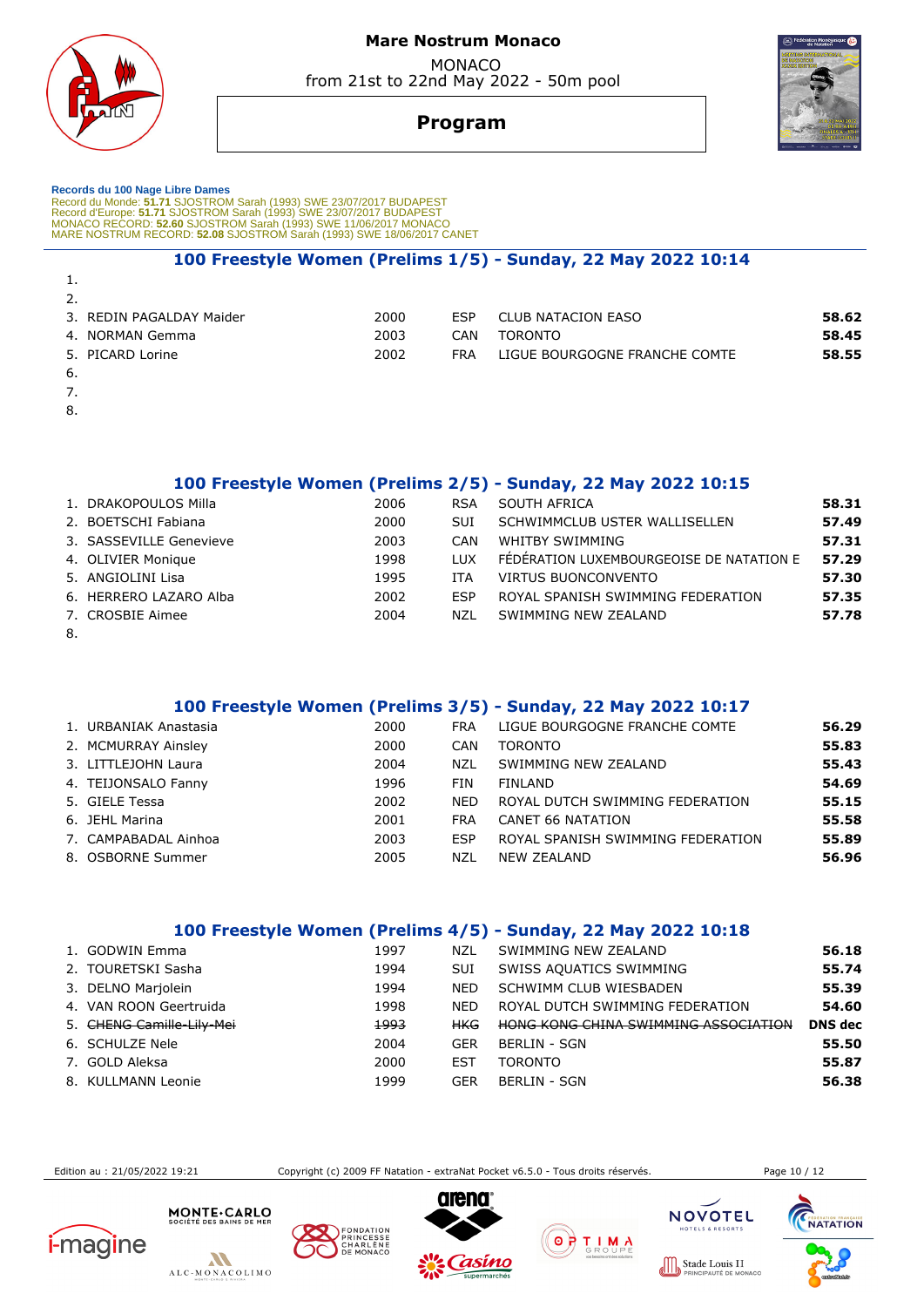

 MONACO from 21st to 22nd May 2022 - 50m pool



# **Program**

# **100 Freestyle Women (Prelims 5/5) - Sunday, 22 May 2022 10:20**

| 1. GINGRICH Leah             | 1990 | USA        | USA - COLUMBUS AQUATIC CLUB         | 56.12          |
|------------------------------|------|------------|-------------------------------------|----------------|
| OSMAN Farida                 | 1995 | EGY        | <b>EGYPTIAN SWIMMING FEDERATION</b> | <b>DNS</b> dec |
| 3. JANICKOVA Barbora         | 2000 | CZE        | UNIVERZITA OLOMOUC                  | 55.23          |
| 4. BUSCH Kim                 | 1998 | <b>NED</b> | ROYAL DUTCH SWIMMING FEDERATION     | 54.05          |
| 5. GONZALEZ CRIVILLERS Marta | 1995 | ESP        | FEDERACIÓ CATALANA DE NATACIÓ       | 54.85          |
| 6. TESSARIOL Lucile          | 2004 | FRA        | SPORT ATHLETI.MERIGNACAIS           | 55.50          |
| 7. SPADONI Marina            | 1993 | USA        | USA - CLUB SEMINOLE                 | 55.86          |
| 8. HEIDEYER Mika             | 2000 | FRA        | <b>CERCLE NAGEURS D'ANTIBES</b>     | 56.32          |
|                              |      |            |                                     |                |

#### **Records du 200 4 Nages Dames**

Record du Monde: **2:06.12** HOSSZU Katinka (1989) HUN 03/08/2015 KAZAN<br>Record d'Europe: 2**:06.12** HOSSZU Katinka (1989) HUN 03/08/2015 KAZAN<br>MONACO RECORD: **2:08.49** HOSSZU Katinka (1989) HUN 11/06/2017 MONACO<br>MARE NOSTRUM

|                        |      |            | 200 Medley Women (Prelims 1/3) - Sunday, 22 May 2022 10:21 |         |
|------------------------|------|------------|------------------------------------------------------------|---------|
| 1. LITTLEJOHN Laura    | 2004 | NZL        | SWIMMING NEW ZEALAND                                       | 2:20.38 |
| 2. KAJTAZ Amina        | 1996 | <b>CRO</b> | <b>HAPK MLADOST</b>                                        | 2:17.29 |
| 3. MEDER Rebecca       | 2002 | <b>RSA</b> | SOUTH AFRICA                                               | 2:15.01 |
| 4. WALSHE Ellen        | 2001 | IRL        | UNIVERSITY OF TENNESSEE                                    | 2:12.02 |
| 5. HUTHER Marlene      | 1998 | <b>GER</b> | SWISS AQUATICS TRAINING BASE                               | 2:14.05 |
| 6. DELNO Mariolein     | 1994 | <b>NED</b> | SCHWIMM CLUB WIESBADEN                                     | 2:16.58 |
| 7. FROISSART Alexandra | 1998 | <b>SUI</b> | <b>GENEVE NATATION 1885</b>                                | 2:18.67 |
| 8. VIACAVA Giulia      | 2006 | <b>ITA</b> | AS. SP. MONACO NATATION                                    | 2:22.30 |

### **200 Medley Women (Prelims 2/3) - Sunday, 22 May 2022 10:24**

| 1. MCDONALD Abigail       | 2001 | CAN | TORONTO                           | 2:19.98        |
|---------------------------|------|-----|-----------------------------------|----------------|
| 2. BELMONTE GARCIA Mireja | 1990 | ESP | ROYAL SPANISH SWIMMING FEDERATION | <b>DNS</b> dec |
| 3. ABRAHAM Lilla-Minna    | 2006 | HUN | HUNGARIAN SWIMMING FEDERATION     | 2:14.97        |
| 4. SEBESTYEN Dalma        | 1997 | HUN | HUNGARIAN SWIMMING FEDERATION     | 2:11.87        |
| 5. JAKABOS Zsuzsanna      | 1989 | HUN | HUNGARIAN SWIMMING FEDERATION     | 2:14.00        |
| 6. KESELY Ajna            | 2001 | HUN | HUNGARIAN SWIMMING FEDERATION     | 2:15.93        |
| 7. PAMMER Cornelia        | 2000 | AUT | AUSTRIA                           | 2:18.15        |
| 8. ROVERSI Paola          | 2005 | ITA | CANOTTIERI BALDESIO               | 2:20.85        |
|                           |      |     |                                   |                |

### **200 Medley Women (Prelims 3/3) - Sunday, 22 May 2022 10:27**

| 1. ESPINOSA PATILLA Claudia   | 2003 | <b>FSP</b> | FEDERACIÓ CATALANA DE NATACIÓ     | 2:19.74 |
|-------------------------------|------|------------|-----------------------------------|---------|
| 2. FRANQUINET Ambre           | 2004 | BEL        | LIEGE NATATION                    | 2:17.17 |
| 3. MCCARTHY Georgina-Phillipa | 2002 | <b>NZL</b> | SWIMMING NEW ZEALAND              | 2:14.82 |
| 4. UGOLKOVA Maria             | 1989 | SUI        | SWISS AQUATICS SWIMMING           | 2:10.04 |
| 5. STEENBERGEN Marrit         | 2000 | <b>NFD</b> | ROYAL DUTCH SWIMMING FEDERATION   | 2:12.44 |
| 6. JUSTE SANCHEZ Paula        | 2003 | ESP        | ROYAL SPANISH SWIMMING FEDERATION | 2:15.15 |
| 7. LAHTINEN Laura             | 2003 | <b>FIN</b> | <b>FINLAND</b>                    | 2:17.66 |
| 8. FISCHER Bente              | 1997 | <b>GER</b> | SPORT-UNION NECKARSULM            | 2:20.82 |

 *Edition au : 21/05/2022 19:21 Copyright (c) 2009 FF Natation - extraNat Pocket v6.5.0 - Tous droits réservés. Page 11 / 12* 

 $0000$ 

 $\overline{ }$